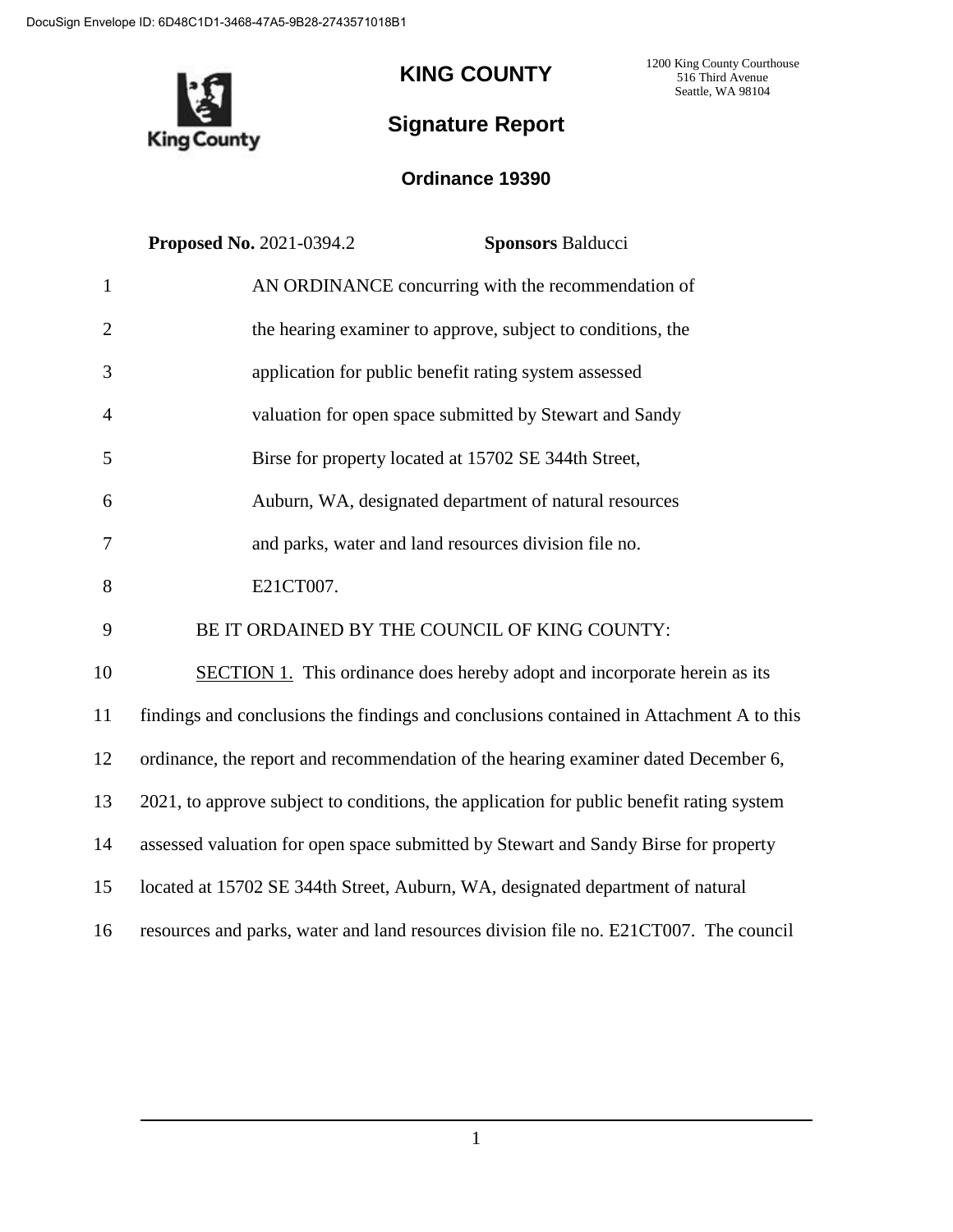Ordinance 19390

- 17 does hereby adopt as its action the recommendation or recommendations contained in the
- 18 examiner's report.

Ordinance 19390 was introduced on 10/19/2021 and passed by the Metropolitan King County Council on 1/11/2022, by the following vote:

> Yes: 9 - Ms. Balducci, Mr. Dembowski, Mr. Dunn, Ms. Kohl-Welles, Ms. Perry, Mr. McDermott, Mr. Upthegrove, Mr. von Reichbauer and Mr. Zahilay

> > KING COUNTY COUNCIL KING COUNTY, WASHINGTON

DocuSigned by:

(laudia Balducci

7E1C273CE9994B6. Claudia Balducci, Chair

ATTEST:

DocuSianed by: Melani Kedi

-8DE1BB375AD3422.. Melani Pedroza, Clerk of the Council

**Attachments:** A. Hearing Examiner Report Dated December 6, 2021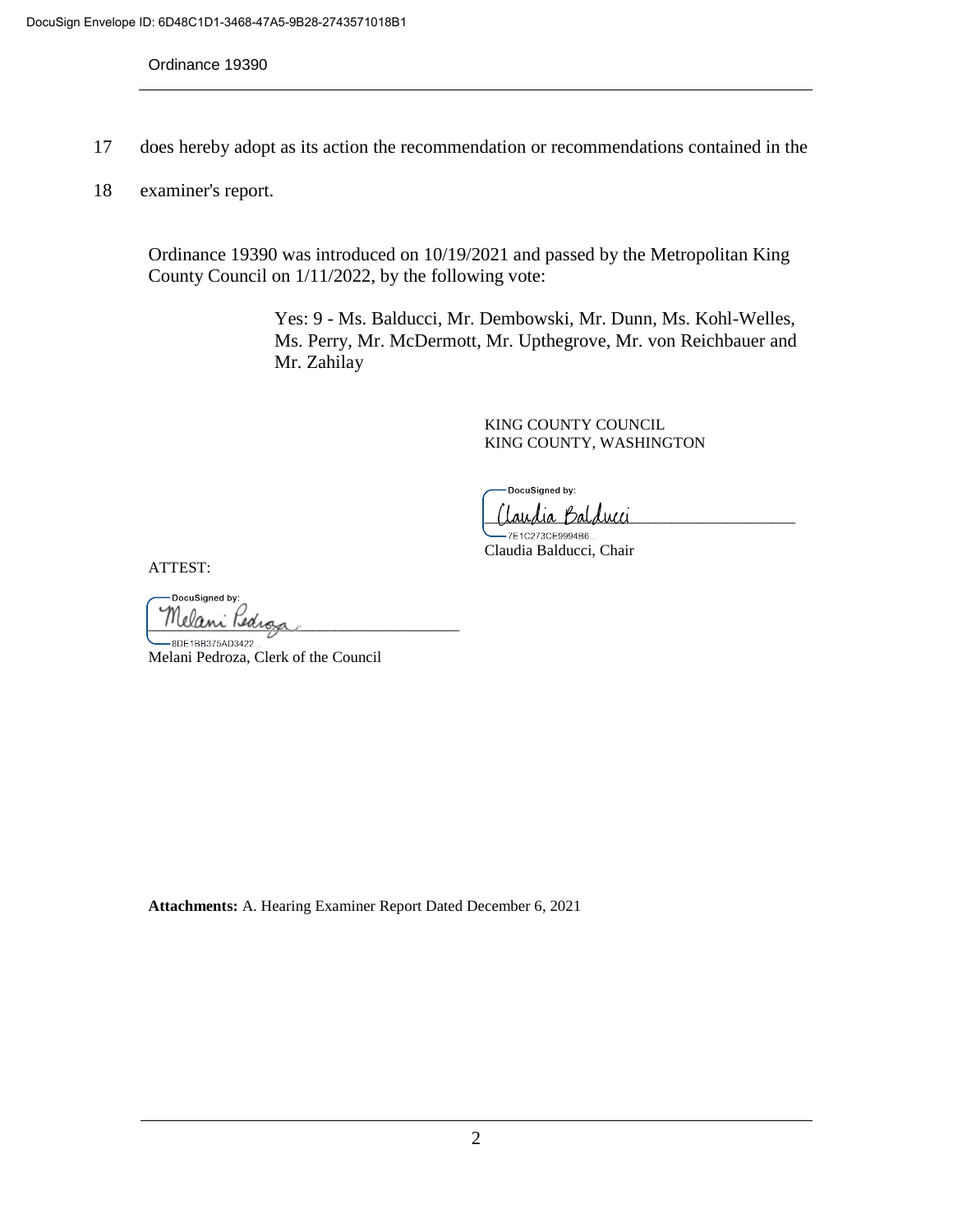Ordinance 19390

December 6, 2021

### **OFFICE OF THE HEARING EXAMINER KING COUNTY, WASHINGTON**

King County Courthouse 516 Third Avenue Room 1200 Seattle, Washington 98104 Telephone (206) 477-0860 [hearingexaminer@kingcounty.gov](mailto:hearingexaminer@kingcounty.gov)

[www.kingcounty.gov/independent/hearing-examiner](http://www.kingcounty.gov/independent/hearing-examiner)

## **REPORT AND RECOMMENDATION TO THE METROPOLITAN KING COUNTY COUNCIL**

SUBJECT: Department of Natural Resources and Parks file no. **E21CT007** Proposed ordinance no. **2021-0394** Parcel no. **2321059046**

### **STEWART AND SANDY BIRSE**

Open Space Taxation Application (Public Benefit Rating System)

Location: 15702 SE 344th Street, Auburn

Applicants: **Stewart and Sandy Birse** 15702 SE 344th Street Auburn, WA 98092 Telephone: (253) 740-6551 Email: stewsanbren@comcast.net

King County: Department of Natural Resources and Parks *represented by* **Megan Kim** 201 S. Jackson Street Suite 5600 Seattle, WA 98104 Telephone: (206) 477-4788

#### SUMMARY OF RECOMMENDATIONS:

| Department's Recommendation: | Approve 3.38 acres for 50% of assessed value |
|------------------------------|----------------------------------------------|
| Examiner's Recommendation:   | Approve 3.38 acres for 50% of assessed value |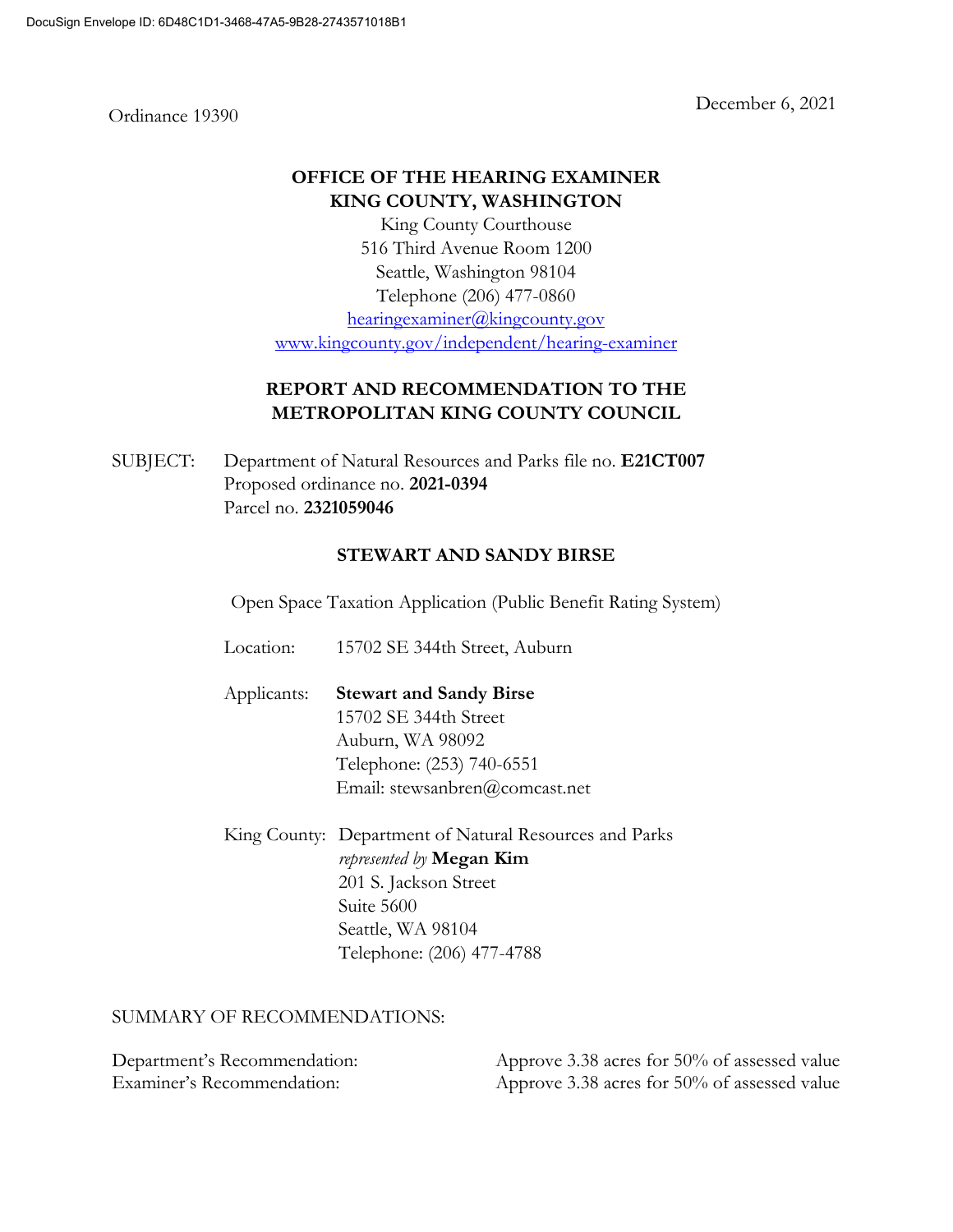E21CT007–Stewart and Sandy Birse 2

#### PRELIMINARY REPORT:

On November 5, 2021, the Department of Natural Resources and Parks (DNRP) submitted its report on file no. E21CT007 to the Examiner.

#### PUBLIC HEARING:

After reviewing the preliminary report and examining available information on file with the application, the Examiner conducted a Zoom public hearing on the application on November 18, 2021.

Participants at the public hearing and the exhibits offered and entered are listed in the attached minutes. A verbatim recording of the hearing is available in the Hearing Examiner's Office.

#### FINDINGS AND CONCLUSIONS:

#### 1. General Information:

| Owners:        | Stewart and Sandy Birse<br>15702 SE 344th Street<br>Auburn, WA 98092 |
|----------------|----------------------------------------------------------------------|
| Location:      | 15702 SE 344th Street, Auburn                                        |
| STR:           | NE-23-21-05                                                          |
| Zoning:        | RA5                                                                  |
| Parcel no.:    | 2321059046                                                           |
| Total acreage: | 3.81 acres                                                           |
|                |                                                                      |

- 2. The Applicant timely filed an application to King County for the Public Benefit Rating System (PBRS) program current use valuation of the property to begin in 2022. As required by law, notification of the application occurred.
- 3. A summary of relevant PBRS categories follows below. (Plain text is a category an applicant requested an award for and that DNRP agrees is warranted. A strikethrough is a category an applicant requested an award for but that DNRP disagrees is warranted.)

| PBRS categories: | Open Space Resources                    |  |
|------------------|-----------------------------------------|--|
|                  | Farm and agricultural conservation land |  |
|                  | Forest stewardship land                 |  |
|                  | Rural open space                        |  |
|                  | Rural stewardship land                  |  |
|                  |                                         |  |
|                  |                                         |  |

The DNRP-recommended score of five points results in a current use valuation of 50% of assessed value for the enrolled portion of the property.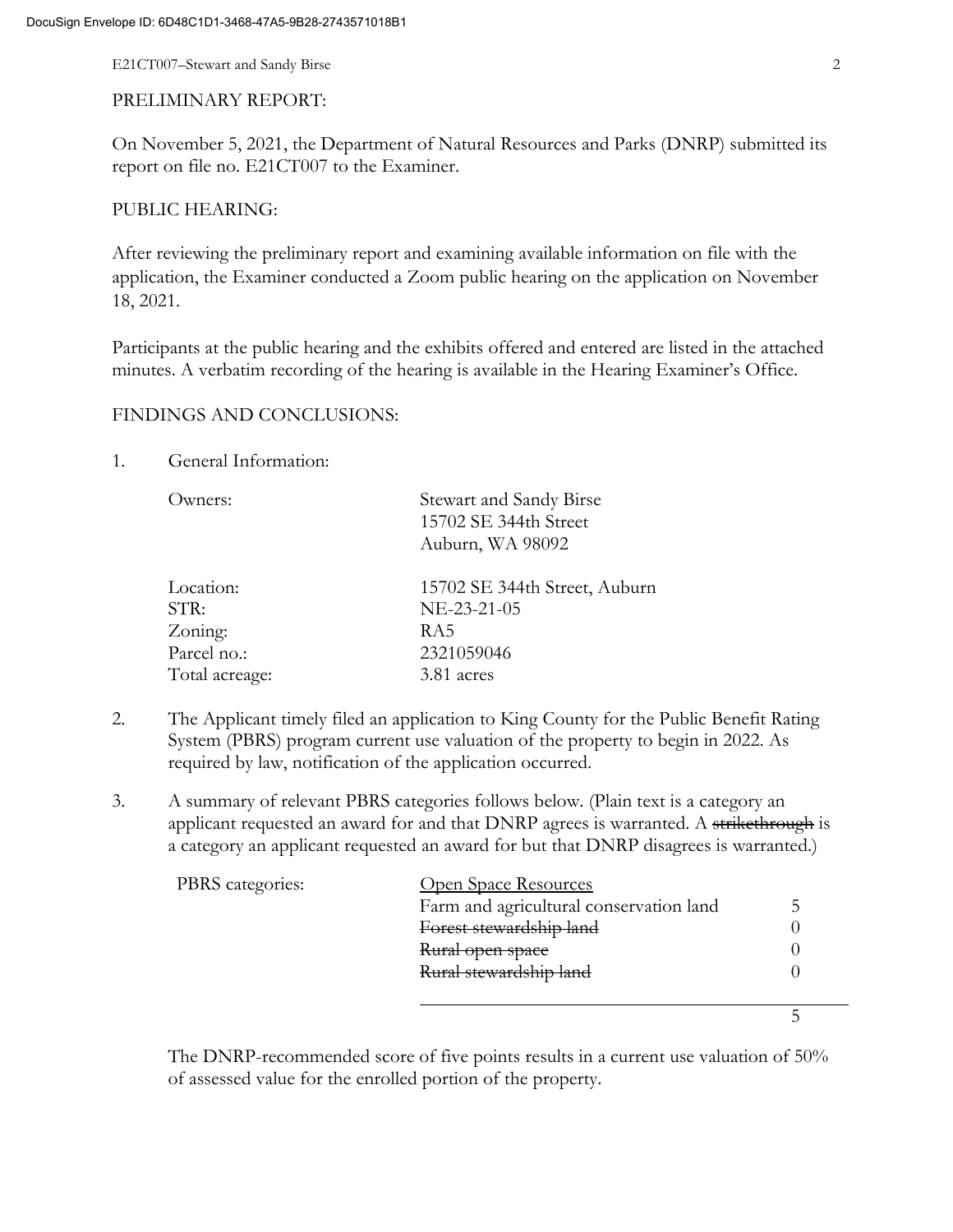E21CT007–Stewart and Sandy Birse 3

- 4. As to the land area recommended for PBRS enrollment, the Applicant requested 3.00 acres and DNRP recommends 3.38 acres. (Enrollment acreage is the entire parcel less the excluded area, as calculated by DNRP. In the event the County Assessor's official parcel size is revised, the PBRS acreage shall be administratively adjusted to reflect that change.)
- 5. Except as modified herein, the facts set forth in DNRP's preliminary report and testimony at the November 18, 2021, public hearing are correct and incorporated herein by reference. Copies of this report and DNRP's report will be provided to the Metropolitan King County Council for final approval.
	- A. The property already has a King Conservation District farm plan. Therefore, approval for the farm and agricultural conservation land category, and thus qualification of the property for enrollment (as there is no other qualifying category) is not contingent. Continued enrollment in the future is predicated on continuing to follow that farm plan in the future, but that is true for everyone who qualifies under the farm and agricultural conservation land category.
- 6. Approval of five points and a current use valuation of 50% of assessed value for 3.38 acres is consistent with KCC Chapter 20.36 and with the purposes and intent of King County to maintain, preserve, conserve, and otherwise continue in existence adequate open space lands and to assure the use and enjoyment of natural resources and scenic beauty for the economic and social well-being of King County and its citizens.

RECOMMENDATION:

APPROVE a current use valuation of 50% of assessed value for the 3.38-acre enrolled portion of the property.

DATED December 6, 2021.

 $2\mu$ 

David Spohr Hearing Examiner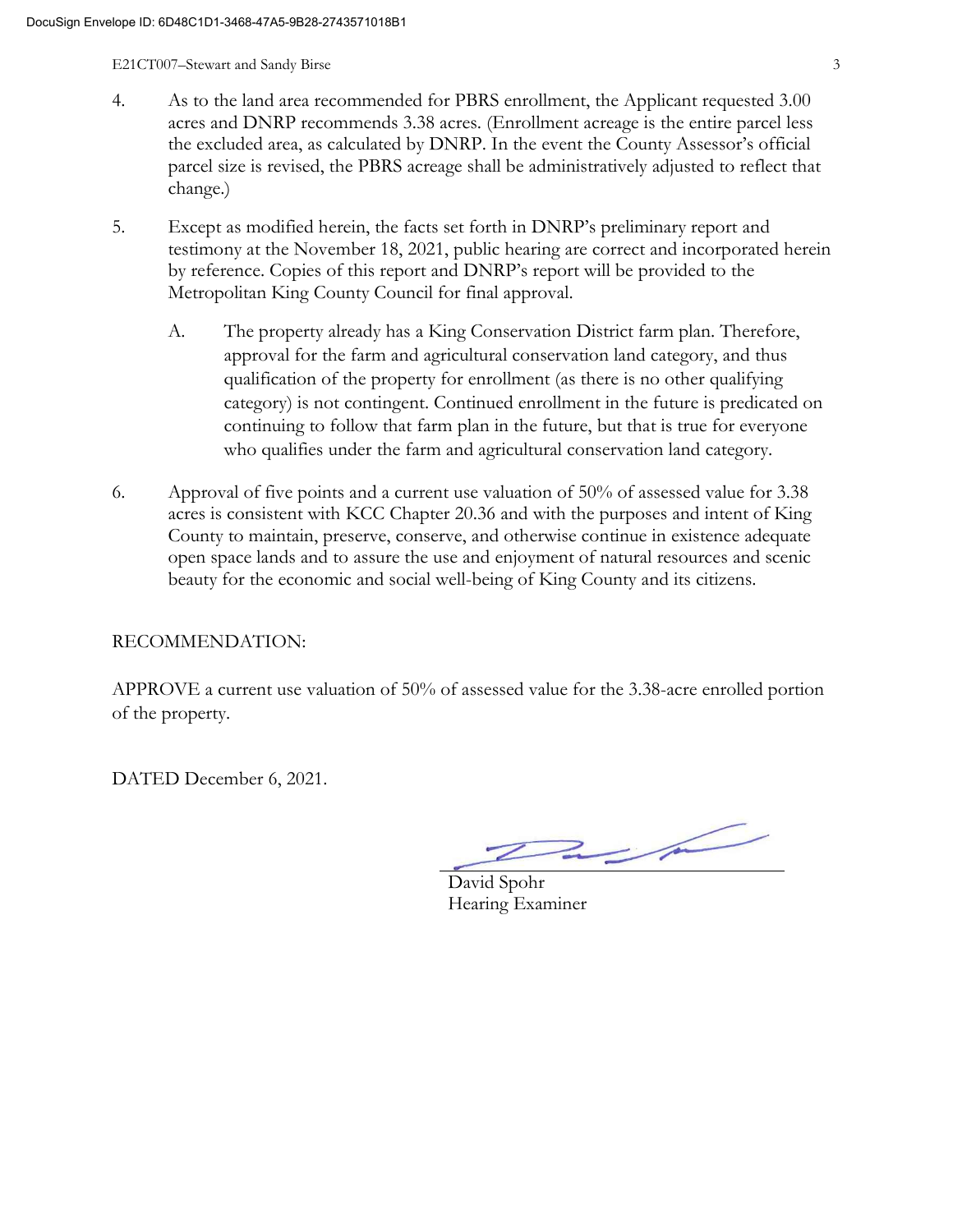#### **NOTICE OF RIGHT TO APPEAL**

A person appeals an Examiner recommendation by following the steps described in KCC 20.22.230, including filing with the Clerk of the Council a sufficient appeal statement and a \$250 appeal fee (check payable to the King County FBOD). Appeal statements may refer only to facts contained in the hearing record; new facts may not be presented on appeal. KCC 20.22.230 also requires that the appellant provide copies of the appeal statement to the Examiner and to any named parties listed on the front page of the Examiner's recommendation.

Prior to the close of business (4:30 p.m.) on *December 30, 2021,* an electronic copy of the appeal statement must be sent to [Clerk.Council@kingcounty.gov](mailto:Clerk.Council@kingcounty.gov) *and* a paper copy of the appeal statement must be delivered to the Clerk of the Council's Office, Room 1200, King County Courthouse, 516 Third Avenue, Seattle, Washington 98104. Prior mailing is not sufficient if actual receipt by the Clerk does not occur within the applicable time period. If the Office of the Clerk is not officially open on the specified closing date, delivery prior to the close of business on the next business day is sufficient to meet the filing requirement.

Unless both a timely and sufficient appeal statement and filing fee are filed by *December 30, 2021,*  the Clerk of the Council shall place on the agenda of the next available Council meeting a proposed ordinance implementing the Examiner's recommended action. At that meeting the Council may adopt the Examiner's recommendation, defer action, refer the matter to a Council committee, or remand to the Examiner for further hearing or further consideration.

If a timely and sufficient appeal statement and filing fee are filed by *December 30, 2021,* the Examiner will notify all parties and interested persons and provide information about "next steps."

## **MINUTES OF THE NOVEMBER 18, 2021, HEARING ON THE APPLICATION OF STEWART AND SANDY BIRSE, FILE NO. E21CT007**

David Spohr was the Hearing Examiner in this matter. Megan Kim participated in the hearing.

The following exhibits were offered and entered into the hearing record:

| Exhibit no. 1 | DNRP report to the Hearing Examiner                                    |
|---------------|------------------------------------------------------------------------|
| Exhibit no. 2 | Reserved for future submission of the affidavit of hearing publication |
| Exhibit no. 3 | Legal notice and introductory ordinance to the King County Council     |
| Exhibit no. 4 | Arcview/orthophotograph and aerial map                                 |
| Exhibit no. 5 | Application signed and notarized                                       |

 $DS/10$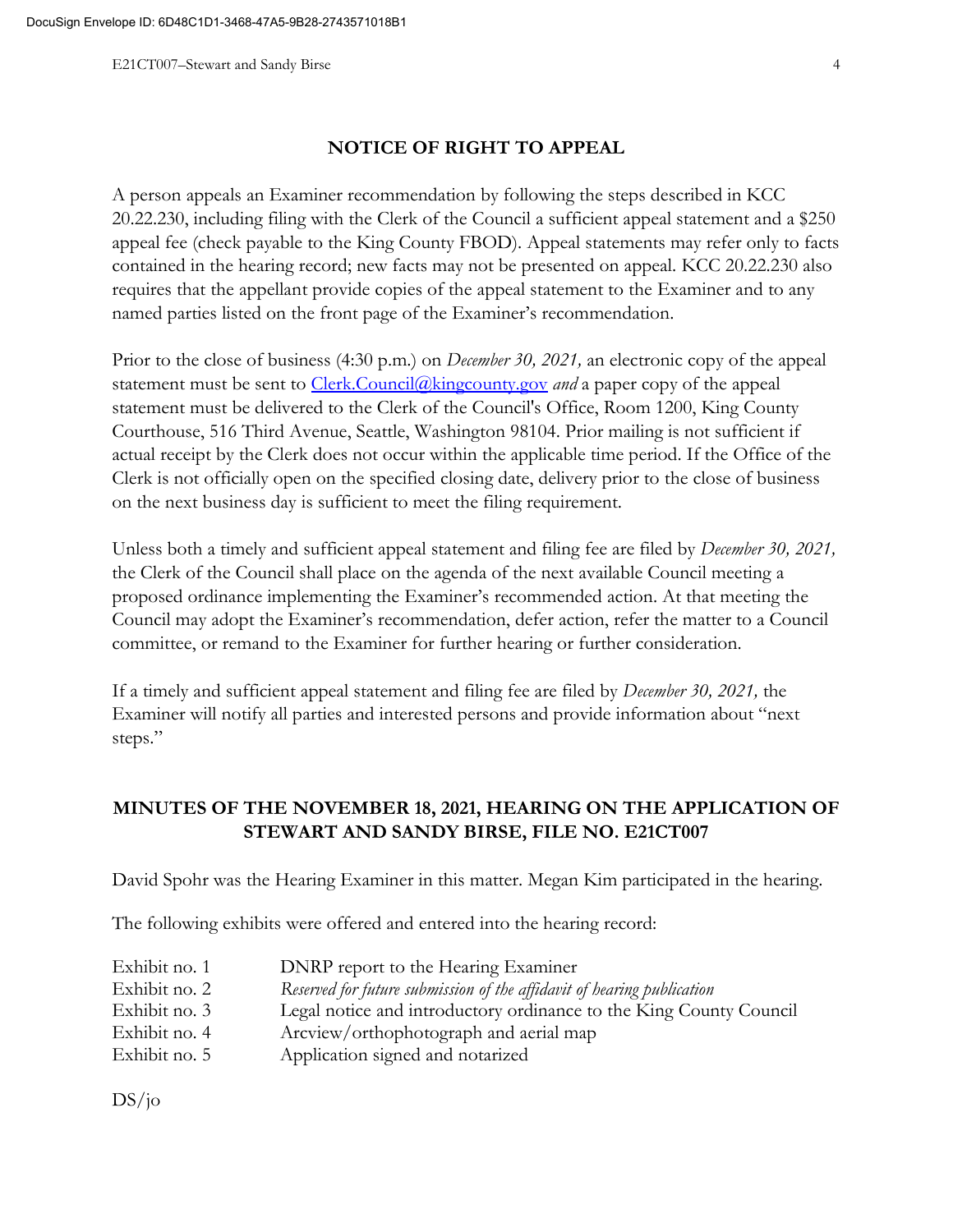# DocuSian

#### **Certificate Of Completion**

Envelope Id: 6D48C1D1346847A59B282743571018B1 Status: Completed Subject: Please DocuSign: Ordinance 19390.docx, Ordinance 19390 Attachment A.pdf Source Envelope: Document Pages: 2 Signatures: 2 Signatures: 2 Envelope Originator: Supplemental Document Pages: 4 Initials: 0 Cherie Camp Certificate Pages: 2 AutoNav: Enabled EnvelopeId Stamping: Enabled Time Zone: (UTC-08:00) Pacific Time (US & Canada)

#### **Record Tracking**

Status: Original 1/12/2022 4:15:52 PM Security Appliance Status: Connected Pool: FedRamp Storage Appliance Status: Connected Pool: King County General (ITD) Location: DocuSign

#### **Signer Events Signature Timestamp**

Claudia Balducci claudia.balducci@kingcounty.gov King County General (ITD) Security Level: Email, Account Authentication Signature Adoption: Pre-selected Style (None)

**Electronic Record and Signature Disclosure:**  Not Offered via DocuSign

Melani Pedroza melani.pedroza@kingcounty.gov Clerk of the Council King County Council Security Level: Email, Account Authentication (None)

**Electronic Record and Signature Disclosure:**  Not Offered via DocuSign Supplemental Documents: Ordinance 19390 Attachment A.pdf Viewed: 1/13/2022 12:30:08 PM

Cherie.Camp@kingcounty.gov

(laudia Balducci 7E1C273CE9994B6.

Holder: Cherie Camp

Using IP Address: 73.83.124.149

Supplemental Documents: Ordinance 19390 Attachment A.pdf Viewed: 1/13/2022 12:09:54 PM

DocuSigned by Melani Pedroza -8DE1BB375AD3422...

Signature Adoption: Uploaded Signature Image Using IP Address: 198.49.222.20

Read: Not Required Accepted: Not Required

| In Person Signer Events             | <b>Signature</b> | Timestamp |
|-------------------------------------|------------------|-----------|
|                                     |                  |           |
| <b>Editor Delivery Events</b>       | <b>Status</b>    | Timestamp |
|                                     |                  |           |
| <b>Agent Delivery Events</b>        | <b>Status</b>    | Timestamp |
|                                     |                  |           |
| <b>Intermediary Delivery Events</b> | <b>Status</b>    | Timestamp |
|                                     |                  |           |
| <b>Certified Delivery Events</b>    | <b>Status</b>    | Timestamp |
|                                     |                  |           |
| <b>Carbon Copy Events</b>           | <b>Status</b>    | Timestamp |

401 5th Ave Suite 100 Seattle, WA 98104 Cherie.Camp@kingcounty.gov IP Address: 198.49.222.20

Location: DocuSign

Sent: 1/12/2022 4:17:12 PM Viewed: 1/13/2022 12:09:45 PM Signed: 1/13/2022 12:10:01 PM

Read: Not Required Accepted: Not Required

Sent: 1/13/2022 12:10:02 PM Viewed: 1/13/2022 12:30:03 PM Signed: 1/13/2022 12:30:12 PM